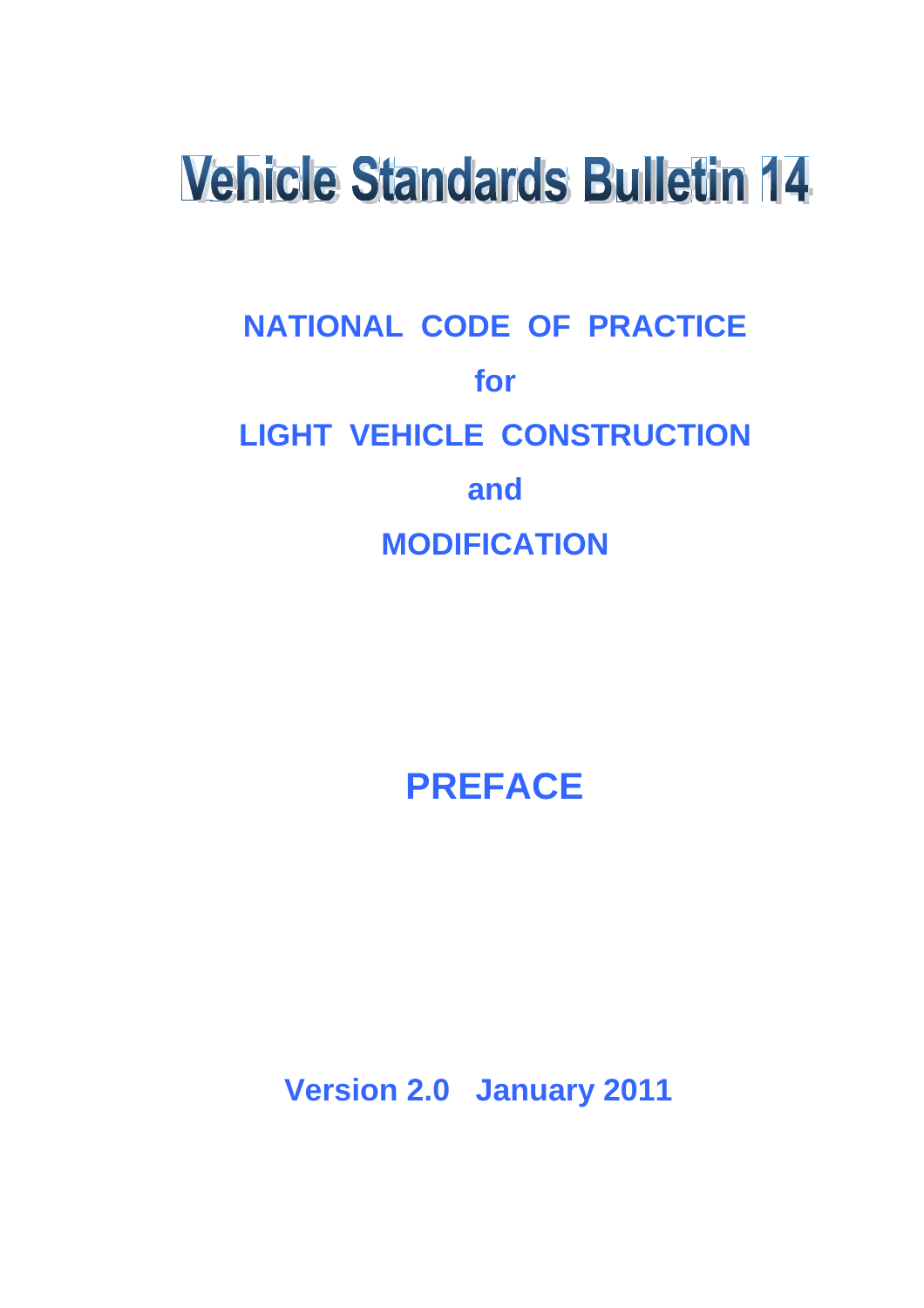This page is blank.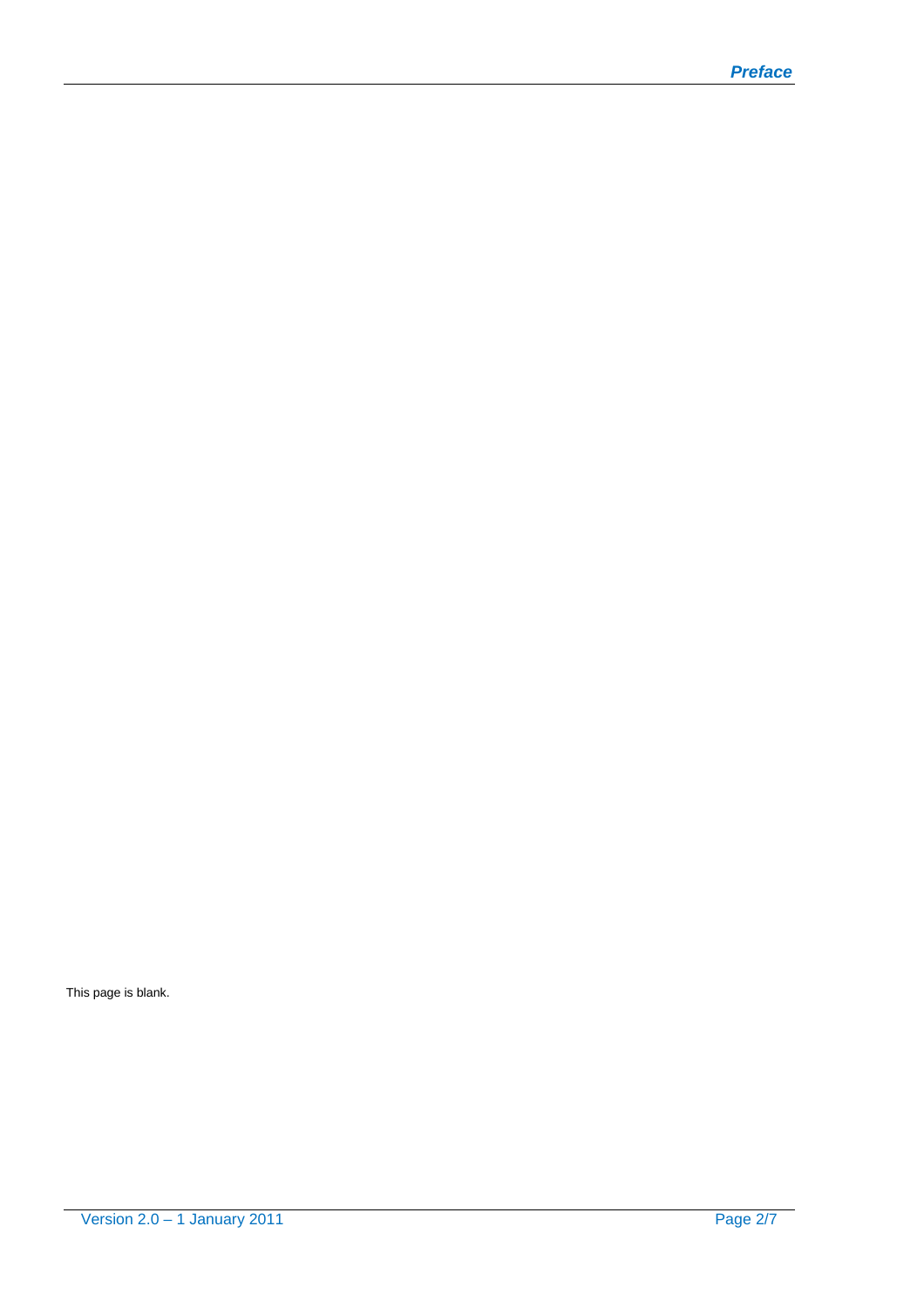### **PREFACE**

#### **BACKGROUND**

The original version of the *National Code of Practice for Light Vehicle Construction and Modification* (NCOP) was approved in principle by the Australian Motor Vehicle Certification Board Working Party members at a meeting held on 28 November 2005. The document was finally endorsed at a teleconference held on 17 January 2006. It was subsequently posted on the Department of Infrastructure and Transport (DIT) website in February 2006 as Vehicle Safety Bulletin Nº 14 National Code of Practice for Light Vehicle Construction and Modification (VSB 14).

The underlying principles governing this document are in accordance with the national transport reform process that seeks to reduce barriers to trade and inconvenience to both industry and the public in the operation and registration of vehicles across Australian State and Territory borders.

In August 2006 the Australian Transport Council endorsed the inclusion of VSB 14 in the Australian Vehicle Standards Rules (AVSR) as a source of guidance for vehicle modifications. The consolidated amendments to the AVSR published in 2007 reflect this decision in Part 3 *Australian Design Rules*.

Each jurisdiction has adopted the AVSR in its legislation, either by reference or incorporation in regulations, and there may be variations in some the rules or rule numbers. For the purpose of clarity, the terms *Australian Vehicle Standards Rules* and *(AVSR)* will be used throughout VSB 14 to indicate both the AVSR and the variation used by each jurisdiction.

VSB 14 has been prepared in consultation with industry, user groups and government agencies with an interest in light vehicle construction and modification.

However its adoption as an integral part of the registration process is the individual responsibility of the Registration Authority of each jurisdiction.

#### **INTENT AND PURPOSE**

VSB 14 has been prepared to provide guidance for those who intend to manufacture an Individually Constructed Vehicle (ICV) or to carry out light vehicle modifications. Its ultimate aim is to ensure that each completed vehicle is safe for use on the road and that the level of safety afforded by a vehicle to its passengers and other road users is not compromised by any modifications.

One of the principal aims of the VSB 14 project is to provide a nationally acceptable set of technical specifications that ensure that the manufacture of ICVs and the modification of production vehicles comply with the applicable requirements of the Australian Design Rules (ADRs) and the AVSR.

Compliance with VSB 14 requirements will help ensure that work undertaken satisfies the regulatory requirements of jurisdictions.

#### **SCOPE**

VSB 14 applies to both the construction of ICVs and the modification of production vehicles. It may be used by individuals and businesses involved in vehicle modifications and construction.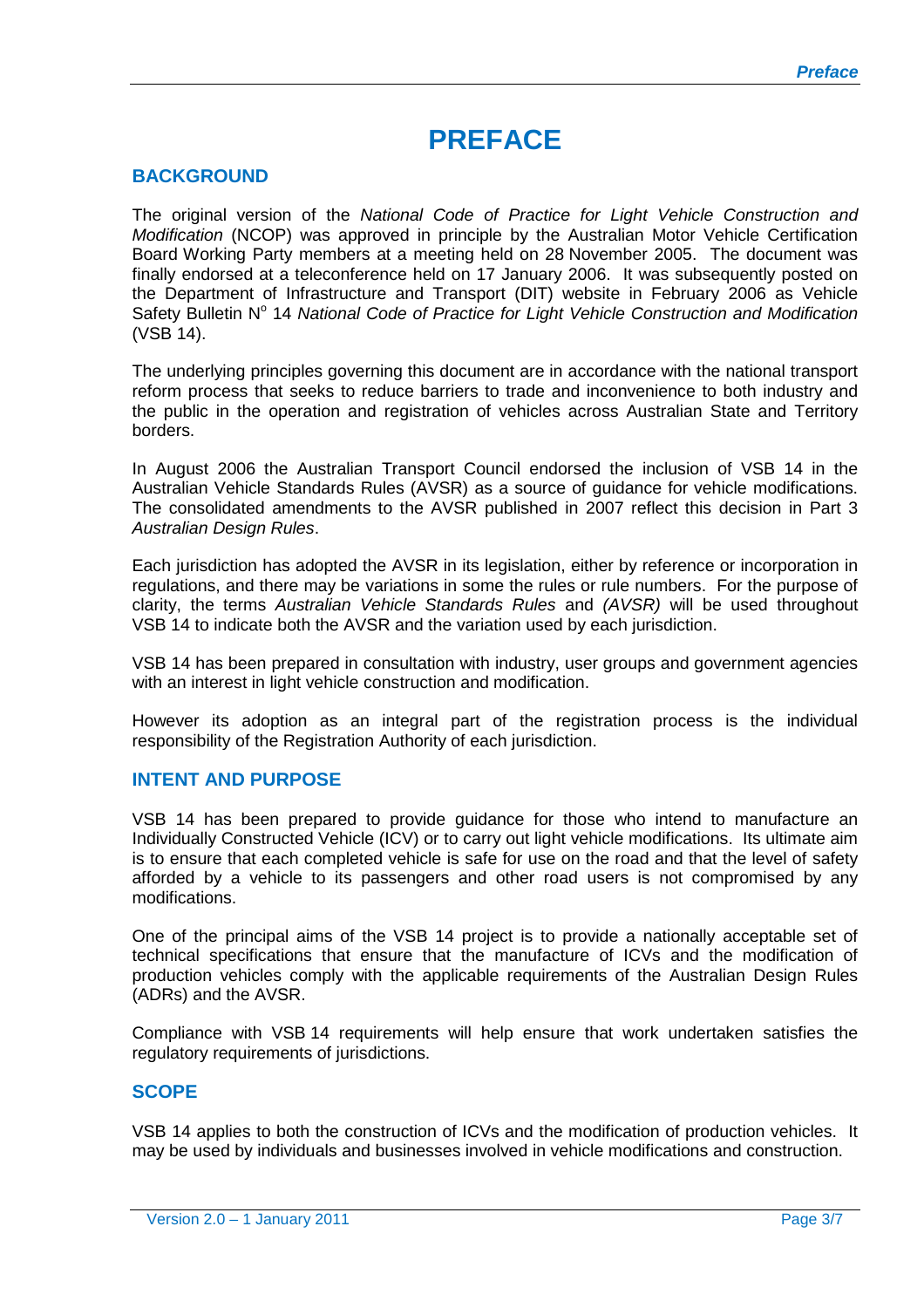VSB 14 does not:

- contain an exhaustive list of modifications. (The appropriate Registration Authority must be contacted for information about modifications that are not included in VSB 14);
- cover the construction or modification of trailers; or
- cover the technical requirements for vehicles that are manufactured for supply to the Australian market as these vehicles must be certified by their manufacturers under the appropriate schemes administered by the Australian Government under the Motor Vehicle Standards Act 1989 (MVSA).

#### **RELATIONSHIP WITH THE LAWS OF AUSTRALIAN JURISDICTIONS**

Subject to Federal laws and the laws of the States and Territories of Australia, VSB 14 defines standards of practice for the design and manufacture of ICVs and the modification of production vehicles. Other procedures may be acceptable subject to adequate technical justification.

Nothing in VSB 14 is to be regarded as in any way limiting the powers and duties of the Minister, Chief Executive Officer or Road Transport Authority of the jurisdiction in question, or any agent or employee of that Officer, under the appropriate legislation of that jurisdiction.

Where any ADR, any Rule of the AVSR or any Australian Standard is referred to in VSB 14, the appropriate ADR, Rule or Australian Standard should be read in full to avoid misinterpretation.

Each jurisdiction may have a different title for its adopted version of the AVSR and there may also be differences in rule or clause numbers.

Vehicle owners, registered operators, modifiers or builders must seek advice from the appropriate jurisdiction if in doubt about any of the above issues.

#### **ADMINISTRATION**

VSB 14 provides a set of uniform technical specifications for the construction of ICVs and the modification of production vehicles that can be used consistently across Australia. Individual jurisdictions have their own administrative procedures and requirements for the registration of new vehicles and for the approval of modifications. Owners and registered operators must familiarise themselves with the provisions of the jurisdiction in which the vehicle is to be registered and garaged.

Most Registration Authorities operate schemes whereby suitably qualified and experienced persons, usually called *signatories*, are accredited to, or registered with them for the purposes of inspecting and certifying modified vehicles. *Signatories* can also provide guidance on registration and their advice should be sought on more complex modifications or when developing an ICV.

#### **FUTURE DEVELOPMENTS**

This document needs to be recognised as being a *live document* and hence will need to be revised from time to time to include future developments arising from regulatory changes, improvements in technology and the development of alternative designs.

The document may also be revised to improve its editorial content.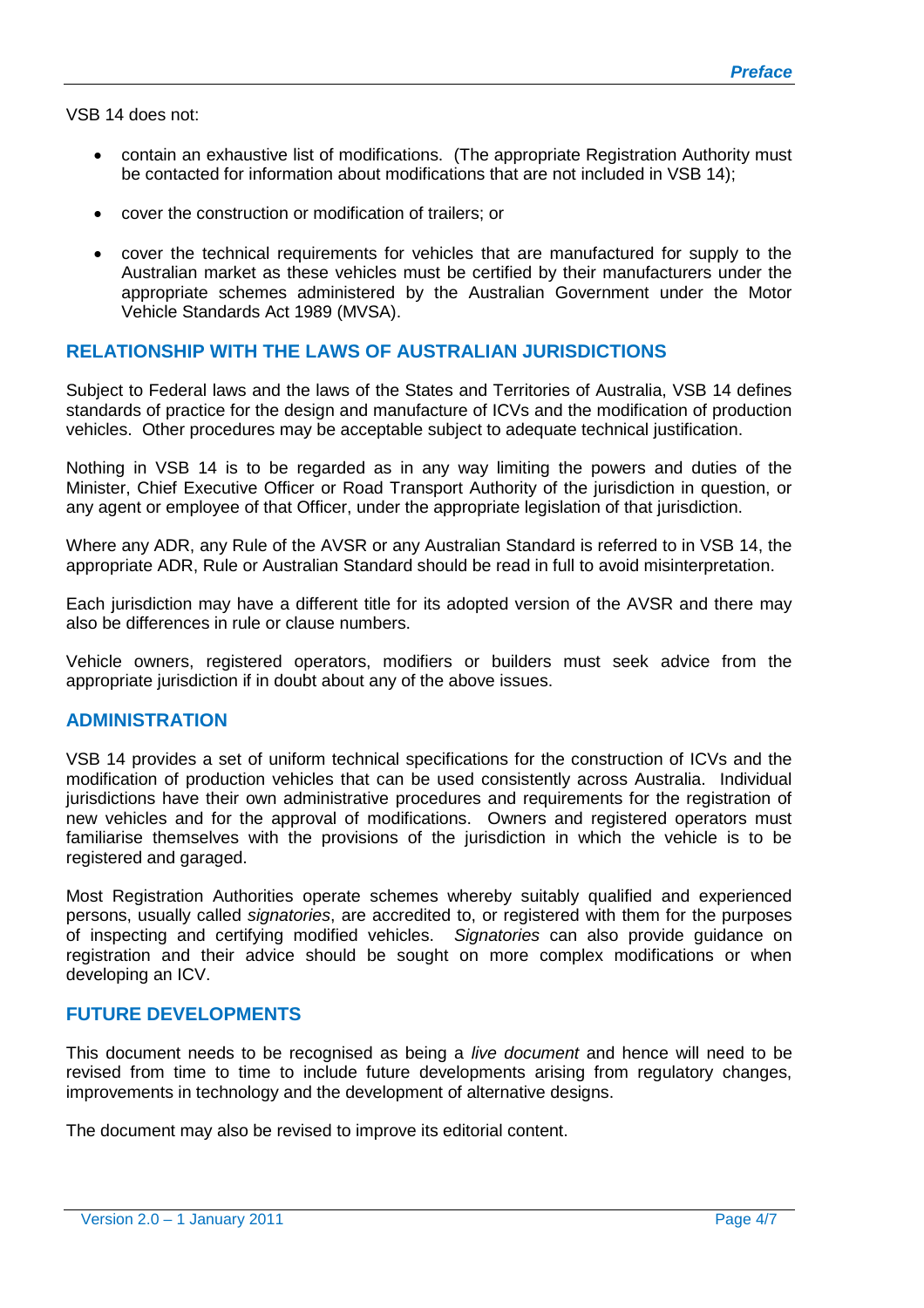#### **FUTURE REVISIONS**

Future revisions are the responsibility of the Australian Motor Vehicle Certification Board Working Party (the Working Party). Revisions, other than those of a legal or editorial nature, will be processed in consultation with relevant user groups.

The Working Party may consider applications from individuals concerning recommended revisions to VSB 14. However, it is preferable that these are submitted after consideration by the appropriate user groups. In any event, the Working Party will consult widely before making a final decision on any proposed amendments to VSB 14.

#### **NOTICE TO USERS OF VSB 14**

Vehicle owners, registered operators, builders and modifiers of vehicles need to be aware that compliance with this VSB 14 does not guarantee that a vehicle will be acceptable for registration in the case of an ICV, or for continued registration in the case of a modified registered production vehicle. If, for example, an ICV does not handle or brake satisfactorily or has any other feature that renders the vehicle unsafe or not roadworthy, it will not be accepted for registration.

Builders and owners need to keep abreast of changes to legislation and vehicle registration policy in their jurisdiction, particularly in cases where a project is expected to take some years to complete. Changes to legislation before a vehicle is completed may mean that certain vehicles cannot be registered without appropriate modifications. Similarly, regulations pertaining to vehicle modifications, vehicle standards or registration policy may change causing certain vehicle modifications to become unacceptable in the future.

#### **SECTION LZ APPENDICES**

A new Section titled Section LZ *Appendices* has been included in Version 2.0 of VSB 14.

This Section provides information that is applicable to all Sections and the individual certification codes within each Section. Having this information in one place reduces repetition, improves consistency and aids in keeping Section sizes smaller.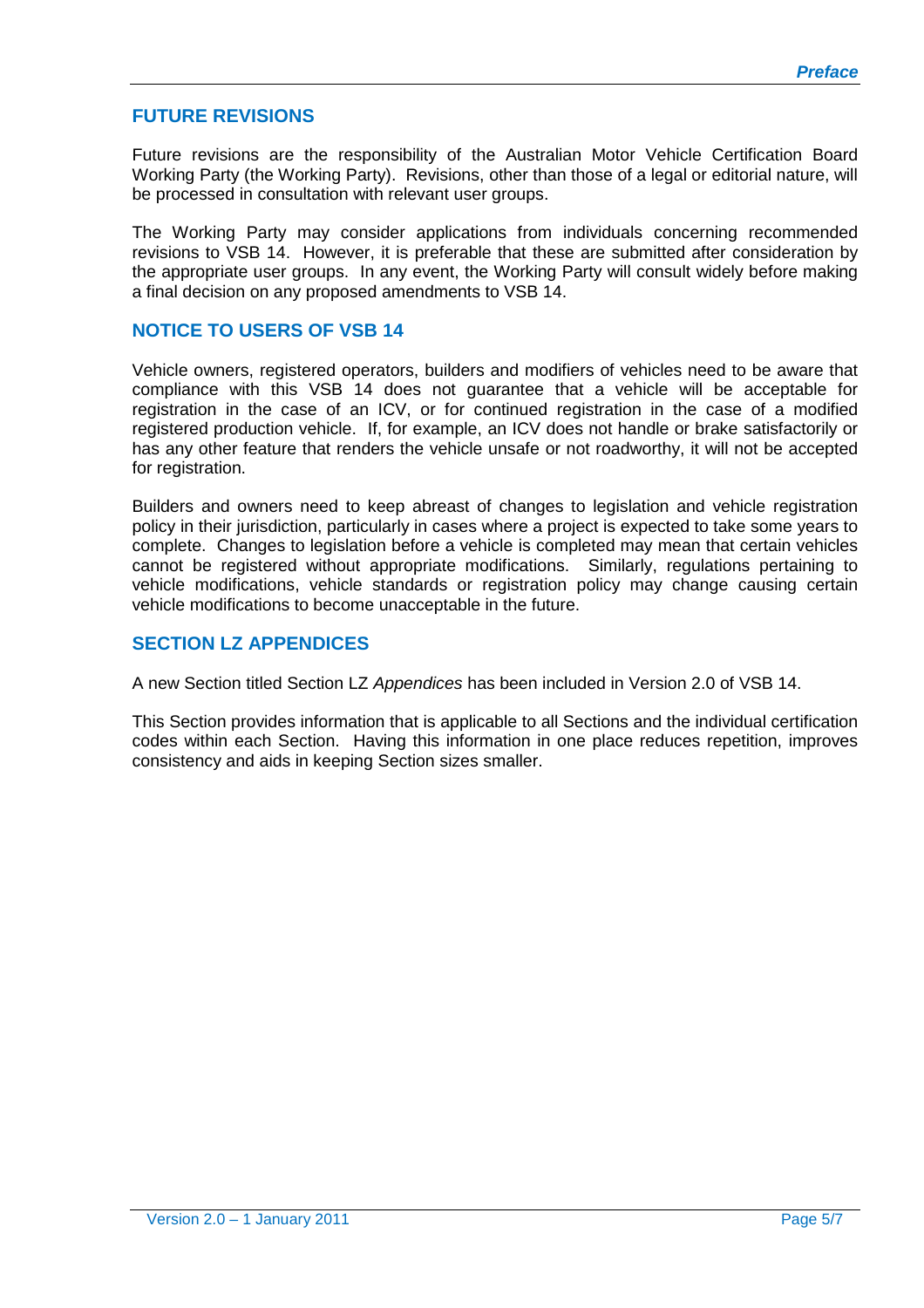#### **ACKNOWLEDGMENT (VERSION 2)**

The second version of VSB 14 was prepared and developed in consultation with a large number of individuals, industry groups, user groups and government agencies with an interest in light vehicle construction and modification.

Members of the *Australian Motor Vehicle Certification Board Working Party wish to thank all the organisations, user groups and individuals across Australia who assisted in the review of VSB 14. The assistance offered in accomplishing this task has been greatly appreciated.*

Members of the AMVCB WP also wish to acknowledge the key role played by:

| <b>Project Consultant</b> | John Dombrose, JD PERTH. |
|---------------------------|--------------------------|
|                           |                          |

Members of the AMVCB WP during the final approval process:

| <b>Barry Hendry</b>  | VicRoads (Vic) |
|----------------------|----------------|
| Dan Leavy            | RTA (NSW)      |
| Harry Vertsonis      | RTA (NSW)      |
| Peter Hunter         | TAMS (ACT)     |
| Rickman Smith        | DTEI (SA)      |
| Alan Everingham      | DTMR (QId)     |
| Michael Ross         | DTMR (QId)     |
| Simon Saunders       | DPI (NT)       |
| <b>Bill Muirhead</b> | DPI (NT)       |
| Tony Beard           | DIER (Tas)     |
| <b>Rex Middleton</b> | DOT (WA)       |
| John Marcolina       | DOT (WA)       |

Others assisting in the process included Dr Gray Scott (representing VicRoads), Rex Scholar (DIT), Barry Craig (RTA NSW), John Wilson (DIER (Tas)) and Wayne Lo (DPI NT).